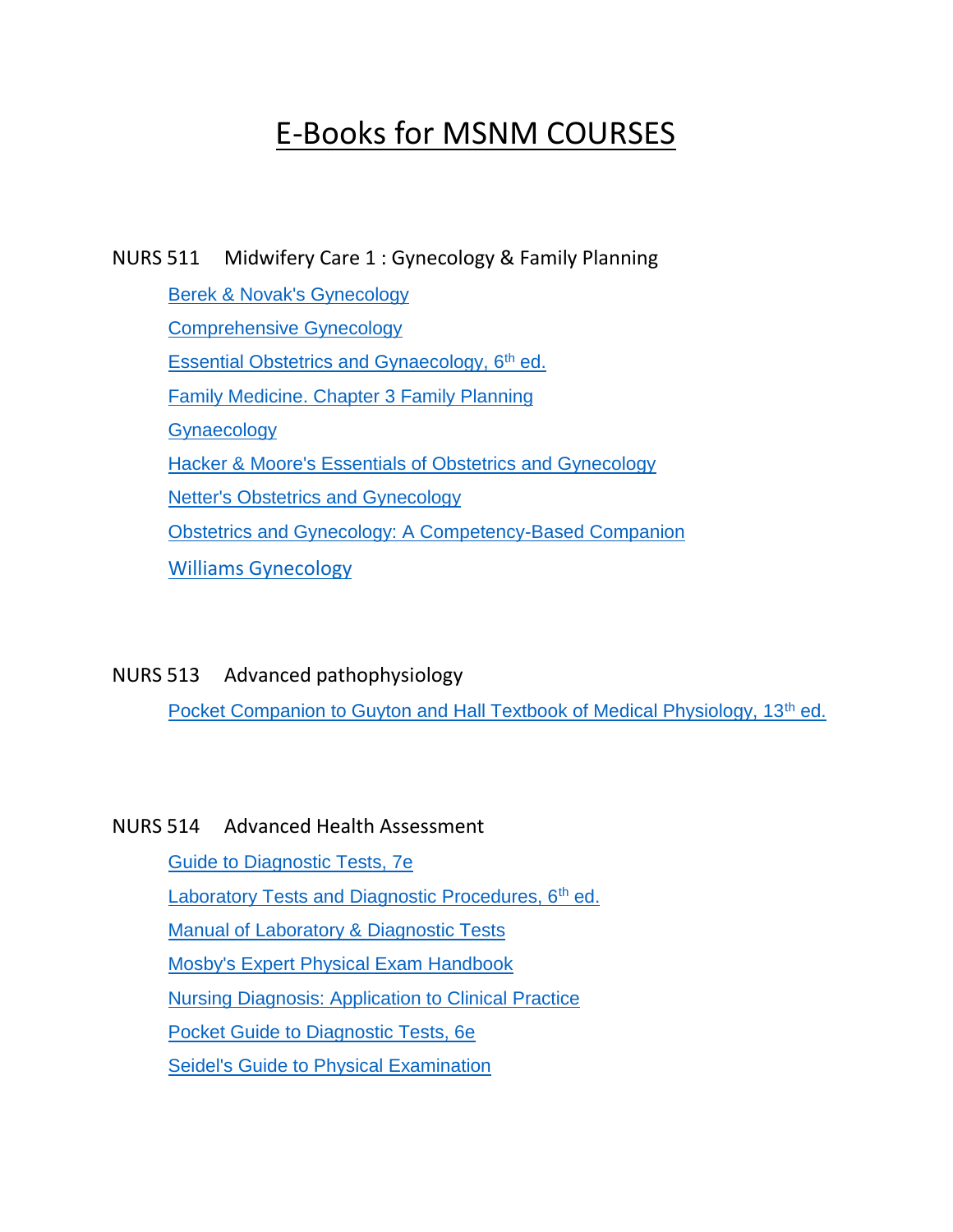#### NURS 515 Ethical Legal Issues

[Ethics Expertise](http://link.springer.com/10.1007/1-4020-3820-8) [International Public Health Policy and Ethics](http://link.springer.com/10.1007/978-1-4020-8617-5) **[Public Health Policy and Ethics](http://link.springer.com/10.1007/1-4020-2207-7) [Textbook of Healthcare Ethics](http://link.springer.com/10.1007/1-4020-2252-2)** 

#### NURS 516 Genetics & Embryology

**[Atlas of Genetic Diagnosis and Counseling](http://link.springer.com/10.1007/978-1-60327-161-5)** [Current Trends in the Embryology of Angiosperms](http://link.springer.com/10.1007/978-94-017-1203-3) [Facilitating the Genetic Counseling Process](http://link.springer.com/10.1007/b97465) [Ganong's Review of Medical Physiology, 26e](https://accessmedicine.mhmedical.com/book.aspx?bookid=2525) **[Human Genetics](http://link.springer.com/10.1007/978-3-662-03356-2)** [Larsen's Human Embryology, 5](https://www.clinicalkey.com/#!/browse/book/3-s2.0-C20100689383)<sup>th</sup> ed. [Medical Genetics: An Integrated Approach](https://accessmedicine.mhmedical.com/book.aspx?bookid=2247) [Solving Problems in Genetics](http://link.springer.com/10.1007/978-1-4613-0205-6) [The Genetics of Male Infertility](http://link.springer.com/10.1007/978-1-59745-176-5) [The New Genetics: From Research into Health Care](http://link.springer.com/10.1007/978-3-642-58486-2) [The Role of Genetics in Breast and Reproductive Cancers](http://link.springer.com/10.1007/978-1-4419-0477-5) [Tumor Prevention and Genetics III](http://link.springer.com/10.1007/b138402) [Vogel and Motulsky's Human Genetics](http://link.springer.com/10.1007/978-3-540-37654-5)

[Williams Obstetrics, 24e, Section 3](https://accessmedicine.mhmedical.com/book.aspx?bookid=1057#59789140)

### NURS 517 Midwifery Care 2 Pregnancy & Pre-Natal Care

[Chesley's Hypertensive Disorder in Pregnancy](https://www.clinicalkey.com/dura/browse/bookChapter/3-s2.0-C20120026622)

[Clinical Obstetrics and Gynaecology](https://link.springer.com/book/10.1007%2F978-3-642-85919-9)

[Clinical Pharmacology During Pregnancy](https://www.clinicalkey.com/dura/browse/bookChapter/3-s2.0-C2010067194X)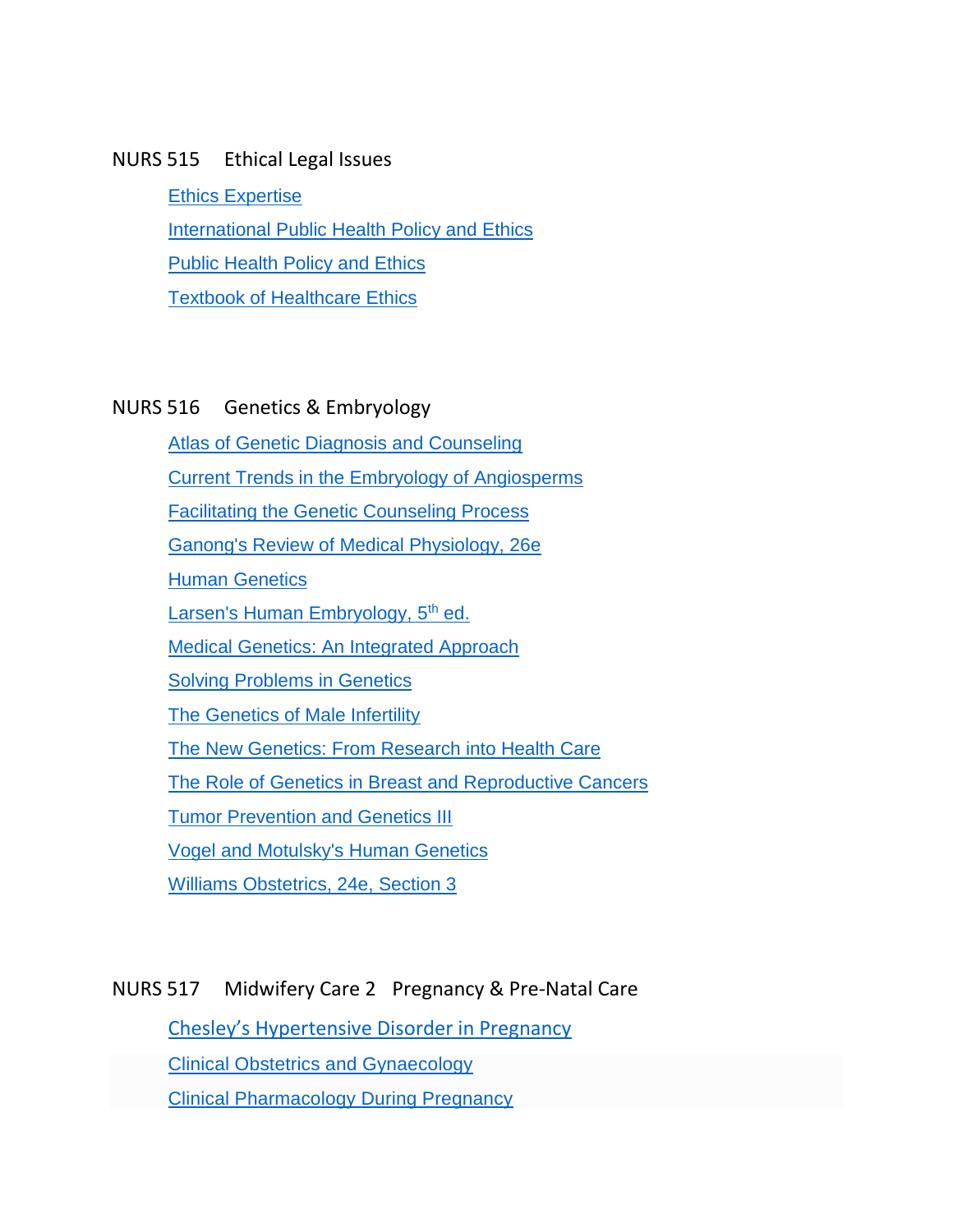[Core Curriculum for Maternal-Newborn Nursing, 5](https://www.clinicalkey.com/nursing/#!/browse/book/3-s2.0-C20130069605)<sup>th</sup> ed.

[Drugs During Pregnancy and Lactation](https://www.clinicalkey.com/dura/browse/bookChapter/3-s2.0-C20110091007)

Drugs in [Pregnancy and Lactation: A Reference Guide to Fetal and Neonatal](http://ovidsp.ovid.com/ovidweb.cgi?T=JS&NEWS=n&CSC=Y&PAGE=booktext&D=books&AN=01337158$&XPATH=/PG(0))  [Risk](http://ovidsp.ovid.com/ovidweb.cgi?T=JS&NEWS=n&CSC=Y&PAGE=booktext&D=books&AN=01337158$&XPATH=/PG(0))

[Gabbe's Obstetrics: Normal and Problem Pregnancies, 8](https://www.clinicalkey.com/#!/browse/book/3-s2.0-C20170020839)<sup>th</sup> ed.

[High-Risk Pregnancy](https://www.clinicalkey.com/dura/browse/bookChapter/3-s2.0-C20090464432)

[Manual of High Risk Pregnancy and Delivery](https://www.clinicalkey.com/nursing/dura/browse/bookChapter/3-s2.0-C20090450955)

[Neurological Disorders and Pregnancy](https://www.clinicalkey.com/dura/browse/bookChapter/3-s2.0-C20100656604)

[Williams Obstetrics, 24e, Pregnancy and Complications](https://accessmedicine.mhmedical.com/book.aspx?bookid=1057#59789156)

# NURS 519 Clinical Pharmacology

[Adverse Drug Reactions](https://link.springer.com/book/10.1007%2F978-3-642-00663-0)

[Basic & Clinical Pharmacology, 13e](https://accesspharmacy.mhmedical.com/book.aspx?bookid=1193)

[Brenner and Stevens' Pharmacology, 5](https://www.clinicalkey.com/#!/browse/book/3-s2.0-C20140033606)<sup>th</sup> ed.

[Clinical Cases: Drug Calculations Case Studies](https://www.clinicalkey.com/nursing/#!/browse/book/3-s2.0-C20150006360)

[Clinical Pharmacology](https://www.clinicalkey.com/dura/browse/bookChapter/3-s2.0-C20090474403)

[Clinical Pharmacology During Pregnancy](https://www.clinicalkey.com/dura/browse/bookChapter/3-s2.0-C2010067194X)

**[Pharmacology](https://www.clinicalkey.com/dura/browse/bookChapter/3-s2.0-C20100654848)** 

[Rang & Dale's Pharmacology, 9th Ed](https://www.clinicalkey.com/#!/browse/book/3-s2.0-C2016004202X)

### NURS 520 Theoretical Foundation of Nurse-Midwifery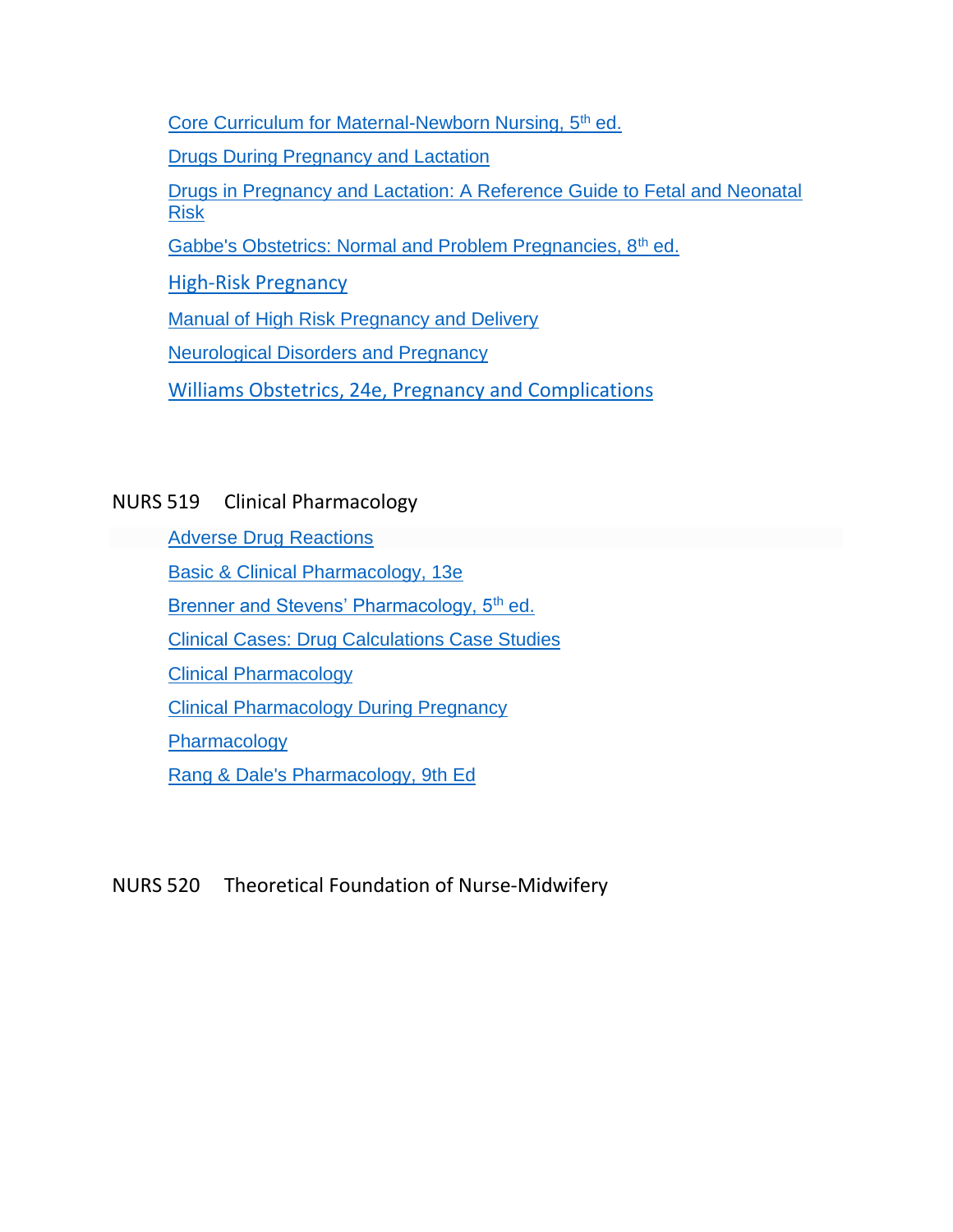NURS 521 Research for Advanced Nursing Practice [A Guide to Clinical Drug Research](https://link.springer.com/book/10.1007%2F978-94-007-0878-5)

[What Difference Does Research Make & for Whom?](http://search.ebscohost.com/direct.asp?db=eue&jid=8TMV&scope=site)

NURS 611 Midwifery Care 3 Labor and Delivery [Williams Obstetrics, 24e, Section 7](https://accessmedicine.mhmedical.com/book.aspx?bookid=1057#59789160) [Williams Obstetrics, 24e, Section 8](https://accessmedicine.mhmedical.com/book.aspx?bookid=1057#59789167)

NURS 613 Health Education and Counseling [Calculations for Nursing and Healthcare](http://link.springer.com/10.1007/978-0-230-58021-3)

NURS 614 Evidence Based Nursing Practice

[Nursing Care Plans & Documentation: Nursing Diagnoses and Collaborative](http://ovidsp.ovid.com/ovidweb.cgi?T=JS&NEWS=n&CSC=Y&PAGE=booktext&D=books&AN=00146941$&XPATH=/PG(0))  [Problems](http://ovidsp.ovid.com/ovidweb.cgi?T=JS&NEWS=n&CSC=Y&PAGE=booktext&D=books&AN=00146941$&XPATH=/PG(0))

[Emergency and Trauma Care for Nurses and Paramedics](https://www.clinicalkey.com/nursing/dura/browse/bookChapter/3-s2.0-C20140016516)

NURS 616 Midwifery Care 4 : Postpartum, BreastFeeding and New-born Care [Avery's Diseases of the Newborn](https://www.clinicalkey.com/dura/browse/bookChapter/3-s2.0-C20090520727) [Breastfeeding: A Guide for the Medical Profession](https://www.clinicalkey.com/nursing/dura/browse/bookChapter/3-s2.0-C20140021363) [Core Curriculum for Maternal-Newborn Nursing, 5](https://www.clinicalkey.com/nursing/#!/browse/book/3-s2.0-C20130069605)<sup>th</sup> ed. [Williams Obstetrics, 24e \(Newborn\)](https://accessmedicine.mhmedical.com/book.aspx?bookid=1057#59789173)